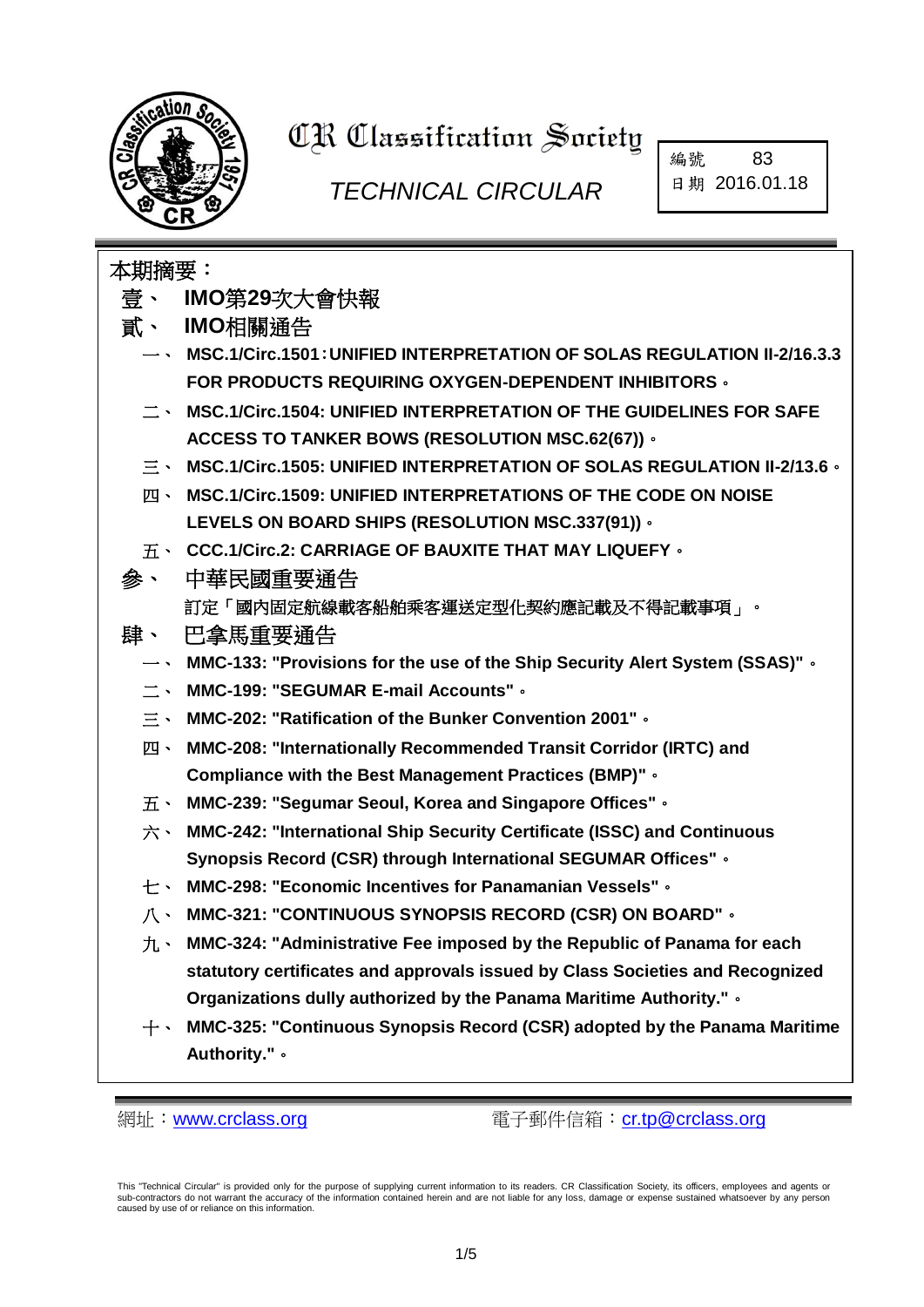- 伍、 **BWM**[公約近況](#page-3-0) **BWM**公約已有**47**國簽約,世界總噸位占有率為 **34.56%**,但尚未跨過生效門檻。 陸、 美國**USCG**[壓艙水管理規定](#page-4-0) **2015**年**11**月**16**日公布政策信,修正延期採用**USCG**認可的壓艙水管理系統之規定。
- 柒、 [大陸公告船舶排放控制區](#page-4-1) 管制珠三角、長三角及環渤海(京津冀)等水域之船舶燃油含硫量。

<span id="page-1-0"></span>壹、 **IMO**第**29**次大會快報

- 一、 國際海事組織(**IMO**)會員大會(**Assembly**)第 **29** 次會議於 **2015**年**11**月**23**日至**12**月 **2**日在英國倫敦召開。大會批准韓國籍 **Mr. Ki-tack Lim** 擔任下一任秘書長[\(可參考](http://www.imo.org/en/MediaCentre/PressBriefings/Pages/30-SG-election.aspx) **IMO**  [簡歷網頁\)](http://www.imo.org/en/MediaCentre/PressBriefings/Pages/30-SG-election.aspx),自**2016**年**1**月**1**日起任期四年。
- 二、 壓艙水公約現況:本公約【尚未跨過生效門檻】,詳細可參考本技術通報主題伍。
- <span id="page-1-1"></span>貳、 **IMO**相關通告
	- 一、 **[MSC.1/Circ.1501](http://www.crclass.org/chinese/download/ti-tc/83/2-1MSC.1-Circ.1501%20-%20Unified%20Interpretation%20Of%20Solas%20Regulation%20Ii-216.3.3%20For%20Products%20Requiring%20Oxygen-Depend...%20(Secretariat)%20(1).pdf)**:**UN**I**FIED INTERPRETATION OF SOLAS REGULATION II-2/16.3.3 FOR PRODUCTS REQUIRING OXYGEN-DEPENDENT INHIBITORS**:
		- **(**一**)** 背景:**MSC.365(93)**決議案(請參考第**73**[期技術通報\)](http://www.crclass.org/chinese/download/ti-tc/73/73.pdf)修正**SOLAS II-2**規則**16.**3**.3**, 要求液貨船惰氣系統操作時,若其惰氣含氧量超過體積之**5%**應立即改善。
		- **(**二**)** 統一解釋:若載運之貨物需要「氧依賴性抑制劑(**Oxygen-Dependent Inhibitor**)」 (請參考第**72**[期技術通報第](http://www.crclass.org/chinese/download/ti-tc/72/72.pdf)壹、二、**(**二**)**項),則惰氣系統在操作時應不低於所需之 最低氧氣濃度,並要依**IBC Code**第**15.13**段將其訊息註記於證書中,該解釋適用於 **2016**年**1**月**1**日以後建造之化學品船。
	- 二、 **[MSC.1/Circ.1504](http://www.crclass.org/chinese/download/ti-tc/83/2-2MSC.1-Circ.1504%20-%20Unified%20Interpretation%20Of%20The%20Guidelines%20For%20Safe%20Access%20To%20Tanker%20Bows%20(Resolution%20Msc.62...%20(Secretariat).pdf)**: **UNIFIED INTERPRETATION OF THE GUIDELINES FOR SAFE ACCESS TO TANKER BOWS (RESOLUTION MSC.6**2**(67))**:
		- **(**一**)** 背景:**MSC.62(67)**決議案提供依據**SOLAS II-1/3-3**條文要求有關液貨船船員通往船 艏之安全準則。
		- **(**二**)** 統一解釋:對於踏板選用**FRP**材質者:
			- 1. 應依**2010**年版**FTP code**規定,具低火焰蔓延性、不產生大量煙、毒性等性質。
			- 2. 依上述標準測試時仍應具有足夠之防火結構完整性。
	- 三、 **[MSC.1/Circ.1505:](http://www.crclass.org/chinese/download/ti-tc/83/2-3MSC.1-Circ.1505%20-%20Unified%20Interpretation%20Of%20Solas%20Regulation%20Ii-213.6%20(Secretariat).pdf) UNIFIED INTERPRETATION OF SOLAS REGULATION II-2/13.6**:
		- **(**一**)** 背景:**SOLAS II-2/13.6**規定在通常有船員工作的滾裝空間(**Ro-Ro Space**),須至 少有兩個逃生通道通往救生艇和救生筏登乘甲板,且須設置於該空間的前後兩端。
		- **(**二**)** 統一解釋:
			- 1. 通常工作的滾裝空間:指的是裝卸貨的時會有船員執行任務的滾裝甲版(**ro-ro**  deck), 或航行中執行貨物、消防等各工作檢查的滾裝甲版。
			- 2. 至少有兩個逃生通道:其中一個應為梯道(**Stairway**),另一個可為梯道或是通 道(**Trunk**)。
	- 四、 **[MSC.1/Circ.1509:](http://www.crclass.org/chinese/download/ti-tc/83/2-4MSC.1-Circ.1509%20-%20Unified%20Interpretations%20Of%20The%20Code%20On%20Noise%20Levels%20On%20Board%20Ships%20(Resolution%20Msc.337(91)...%20(Secretariat).pdf) UNIFIED INTERPRETATIONS OF THE CODE ON NOISE LEVELS**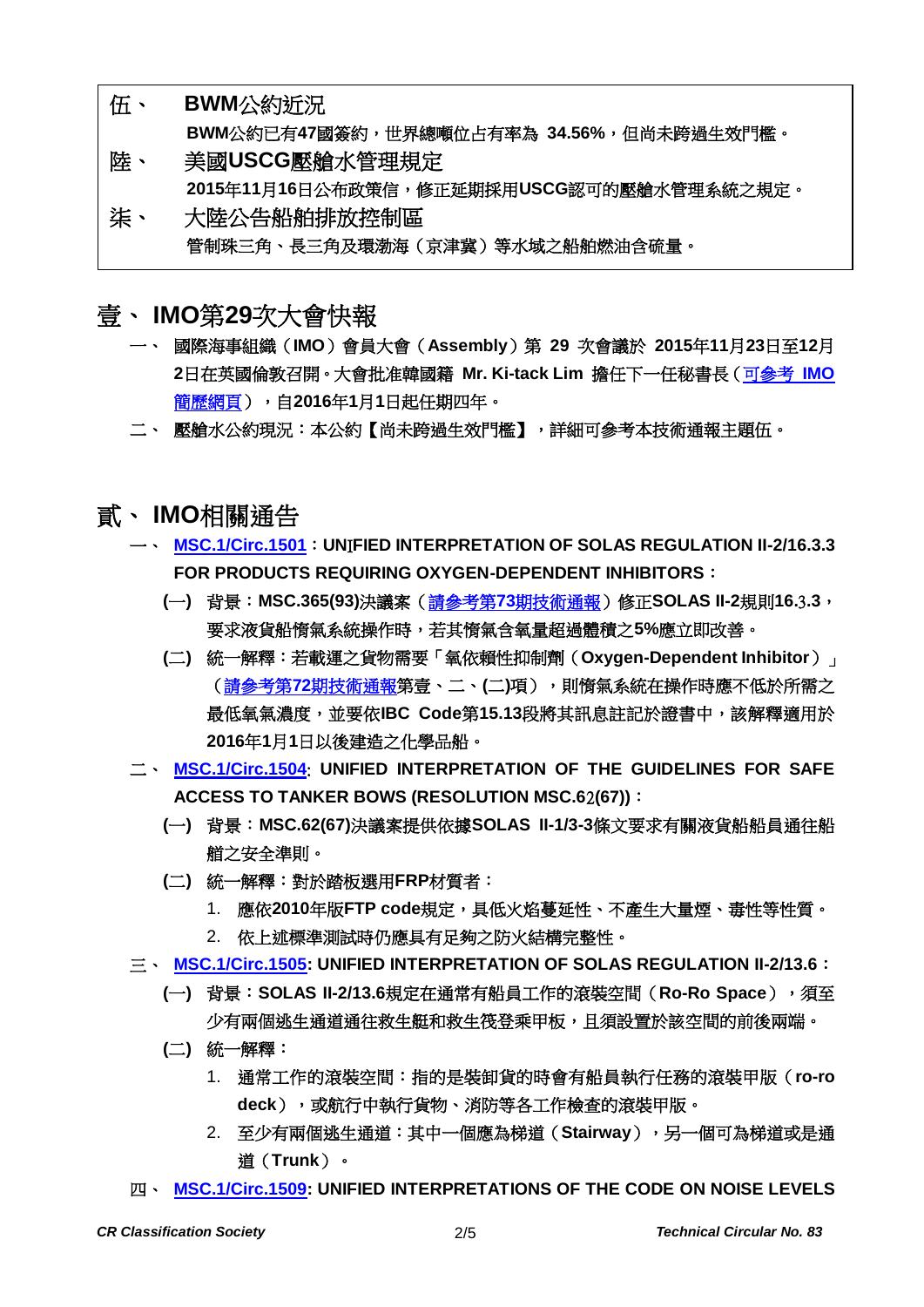**ON BOARD SHIPS (RESOLUTION MSC.337(91))**:

- **(**一**)** 背景:**SOLAS II-1/3-12**規定有關船舶噪音防護要求,並使噪音章程強制化(**2014**年**7** 月**1**日生效)。
- **(**二**)** 噪音章程之統一解釋,摘要第一章通則部分如下:
	- 1. 規則**1.3.8**:娛樂室及開放式娛樂空間不適用於噪音章程,但若與其相鄰的船員 艙或醫務室須滿足第六章規則**6.2**的**weighted sound reduction index (Rw**)
	- 2. 規則**1.4.21**:**"Navigating bridge wings"**包含了**enclosed navigating bridge**的 空間。
	- 3. 規則**3.3.5**:在量測噪音時,空調風口應開啟(平常屬關閉狀態之設計者除外)。
	- 4. 規則3.3.6:在量測噪音時,艙房門之通風百葉應開啟(平常屬關閉狀態之設計者 除外)。
	- 5. 規則**3.3.9**:其所述**"40% of maximum thruster power"**即最大推進動力的 **40%**,並非規則**3.3.2**所述**80%**推進動力的**40%**。
	- 6. 規則**3.9**:本條用意只承認量測有**1.5dB**的不確定性,不代表實際操作時可容許 放寬**1.5dB**。
- **(**三**)** 其他技術性統一解釋請參考本通告內容。
- 五、 **[CCC.1/Circ.2:](http://www.crclass.org/chinese/download/ti-tc/83/2-5%20CCC.1Circ.2%20CARRIAGE%20OF%20BAUXITE%20THAT%20MAY%20LIQUEFY.pdf) CARRIAGE OF BAUXITE THAT MAY LIQUEFY**:
	- **(**一**)** 背景:**2015**年**1**月**2**日**BULK JUPITER**發生之海難, 當時船上載運的貨物為 **BAUXITE**(鋁礬土)。
	- **(**二**)** 通告:鋁礬土雖在**IMSBC**中被分類為**C**類,但**IMO**之**CCC**次委員會注意到本次海事事 件可能是貨物液化所導致,呼籲留意散裝鋁礬土之處置。
- <span id="page-2-0"></span>參、 中華民國重要通告
	- 一、 訂定[「國內固定航線載客船舶乘客運送定型化契約應記載及不得記載事項」](http://odmdoc.motc.gov.tw/IFDEWebBBS_MOTC/ExternalBBS.aspx?ThirdDocId=104RD06993),自中華民國 **104**年**11**月**20**日生效。

#### <span id="page-2-1"></span>肆、 巴拿馬重要通告

- $\blacksquare$  **[MMC-133:](http://www.crclass.org/chinese/download/ti-tc/83/4-1MMC-133.pdf)** "Provisions for the use of the Ship Security Alert System (SSAS)", 巴拿 馬海事主管當局建議在進入高風險區前要再次做**Piracy Drill** 或 **SSAS Test**且要回報給 巴拿馬,並確認**SSAS**運作正常。
- 二、 **[MMC-199:](http://www.crclass.org/chinese/download/ti-tc/83/4-2MMC-199-.pdf) "SEGUMAR E-mail Accounts"**,依業務類別,新增三組聯絡之**E-mail**帳戶。
- 三、 **[MMC-202:](http://www.crclass.org/chinese/download/ti-tc/83/4-3MMC-202-.pdf) "Ratification of the Bunker Convention 2001"**,更新燃油公約認可**P&I**與保 險公司之名單。
- 四、 **[MMC-208:](http://www.crclass.org/chinese/download/ti-tc/83/4-4MMC-208.pdf) "Internationally Recommended Transit Corridor (IRTC) and Compliance with the Best Management Practices (BMP)."**,本次新增**6.1~6.3**段,再 次強調巴拿馬籍船舶在進入高危險區前要提升保全等級,並要做好**Piracy Drill**及確認 **SSAS**運作正常。
- 五、 **[MMC-239:](http://www.crclass.org/chinese/download/ti-tc/83/4-5MMC-239-.pdf) "Segumar Seoul, Korea and Singapore Offices"**,更新巴拿馬海事局在韓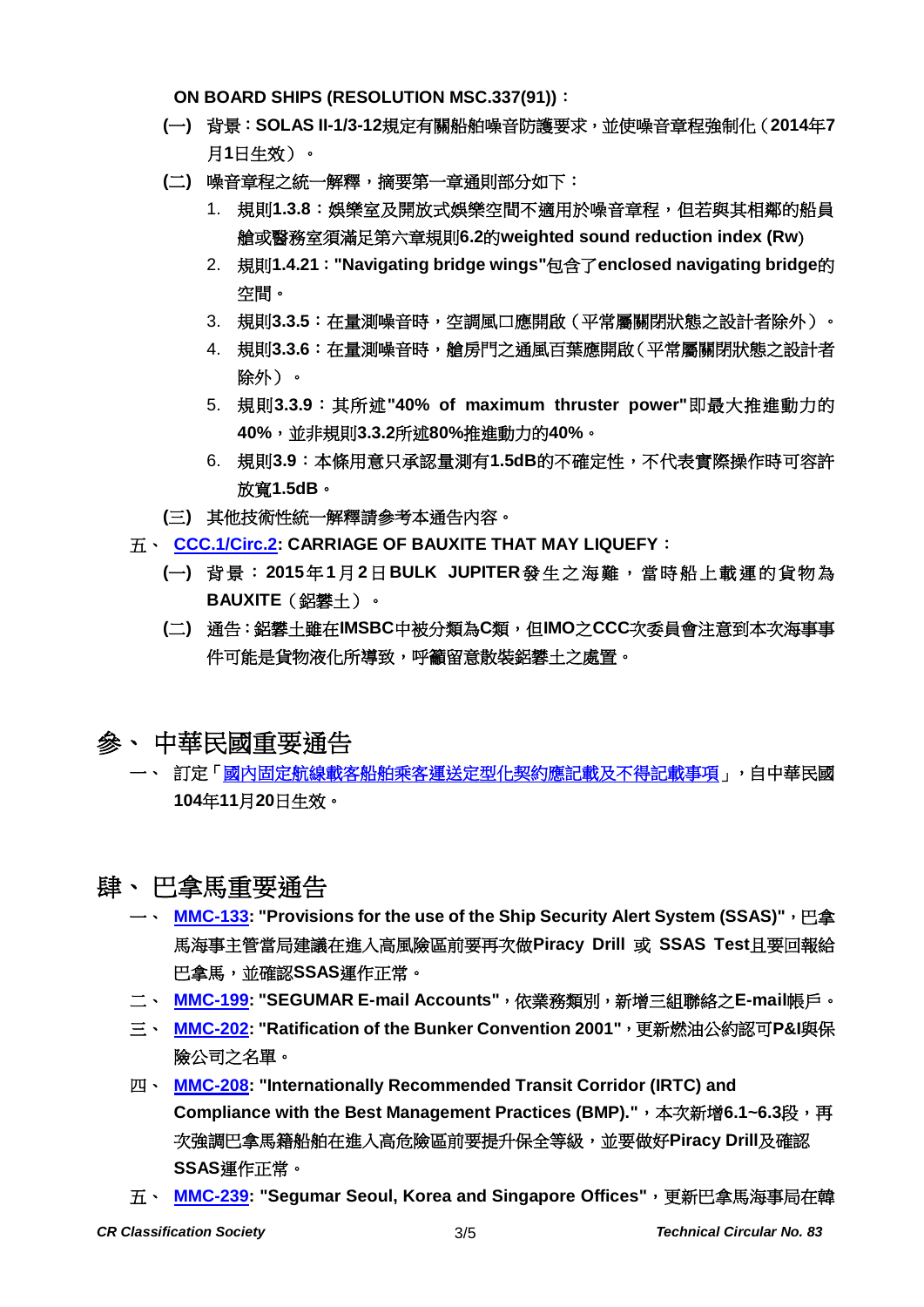國辦公室之聯絡資訊。

- 六、 **[MMC-242:](http://www.crclass.org/chinese/download/ti-tc/83/4-6MMC-242.pdf) "International Ship Security Certificate (ISSC) and Continuous Synopsis Record (CSR) through International SEGUMAR Offices "**:更新本通告中 **SEGUMAR Offices**之相關聯絡資訊。
- 七、 **[MMC-298:](http://www.crclass.org/chinese/download/ti-tc/83/4-7MMC-298.pdf) "Economic Incentives for Panamanian Vessels"**,更新巴拿馬船籍規費折 減事宜(前一版通告可參[考技術通報第](http://www.crclass.org/chinese/download/ti-tc/81/81.pdf)**81**期),新增經符合本通告要求之**Eco-Ship**可以 獲得折減,但此優惠不得跟其他優惠併用。
- 八、 **[MMC-321:](http://www.crclass.org/chinese/download/ti-tc/83/4-8MMC-321-Continuous-Synopsis-Record-CSR-On-Board.pdf) "CONTINUOUS SYNOPSIS RECORD (CSR) ON BOARD"**:修改第六段, 當**SOLAS XI-1/5**不適用或其他狀況時,**PMA**只能簽發**"NOT CSR CERTIFICATION"**。
- 九、 **[MMC-324:](http://www.crclass.org/chinese/download/ti-tc/83/4-9MMC-324-.dec-pdf.pdf) "Administrative Fee imposed by the Republic of Panama for each statutory certificates and approvals issued by Class Societies and Recognized Organizations dully authorized by the Panama Maritime Authority."**,補充第二段**b** 項有關於**"Any other document"**之解釋:包含主管機關認可之計畫、手冊與紀錄簿等。
- 十、 **[MMC-325:](http://www.crclass.org/chinese/download/ti-tc/83/4-10MMC-325--CSR-December-2015.pdf) "Continuous Synopsis Record (CSR) adopted by the Panama Maritime Authority."**:
	- **(**一**)** 巴拿馬澄清其發出之**CSR**只有**14**項欄位之原因,故其證書格式不應被認為不符公約規 定或被認定有缺失。
	- **(**二**)** 當有關簽發**CSR**之要求滿足時,請傳送電子郵件至 **[csr@amp.gob.pa](mailto:csr@amp.gob.pa)**信箱或 **MMC242**所載之**SEGUMAR offices**。

#### <span id="page-3-0"></span>伍、 **BWM**公約近況

一、 **2015**年**11**月,摩洛哥(**Morocco**)、印尼(**Indonesia**)及 迦納(**Ghana**)陸續簽署壓 艙水公約,使得簽約國總數達到**47**個。但經**IMO**統計(**2016**年**1**月**15**[日新聞\)](http://www.imo.org/en/MediaCentre/PressBriefings/Pages/02-bwm-count.aspx),目前簽署 國之世界總噸位占有率為 **34.56%**,本公約尚未跨過生效門檻(**30** 國簽約且占世界商船 總噸位 **35%**)。簽署條件跨過前述門檻之日起 **12** 個月後本公約將正式實施。 註:假設本公約於 **2017** 年正式實施,各船型應遵守 **D-1**、**D-2** 標準之時程如下圖:

|                       |                                 |      |                                  |                       | 合船型刑八公列规範之时程       |
|-----------------------|---------------------------------|------|----------------------------------|-----------------------|--------------------|
| 建造日期↓                 | 壓艙水容量<br>(m <sup>3</sup> )      | 2016 |                                  | 2017                  |                    |
|                       | $1,500 - 5,000$                 |      |                                  | $D-1/D-2$<br>D-2 only | D2 <sup>*1</sup>   |
| 2009 以前               | 容量 < 1,500<br>或<br>容量 > 5,000   |      |                                  | D-2 only<br>$D-1/D-2$ | $D2$ <sup>"1</sup> |
| $2009.1.1 -$          | 容量 <5,000                       |      |                                  | D-2 only<br>D-1 / D-2 | D2 <sup>*1</sup>   |
| 2011.12.31            | 容量 ≥5,000                       |      |                                  | $D-1/D-2$<br>D-2 only | D2 <sup>"1</sup>   |
| $2012.1.1 -$<br>公約生效日 | 所有船舶                            |      |                                  | $D-1/D-2$<br>D-2 only | D2 <sup>*1</sup>   |
| 公約生效日後                | 所有船舶                            | N/A  |                                  | D-2 only              | $D2^2$             |
| NOTE:                 | *1 公約生效後的第一次 IOPP 换證檢驗時應符合 D-2。 |      | ※ 公約生效日起,每艘船依自身狀況(IOPP 換證或交船之時間) |                       |                    |

\*2 交船時應符合 D-2。

※ 公約生效日起,每艘船依自身狀況(IOPP 換證或交船之時間) 有各自適用 D-2 之時間起點; 但各船自公约生效日起即應遵守 D-1 規定, 即該船依規定時程 滿足 D-2 要求以前, 須採用 D-1 或 D-2 之要求。

........... 假定之公约生效日

the dependence of the problem of the second